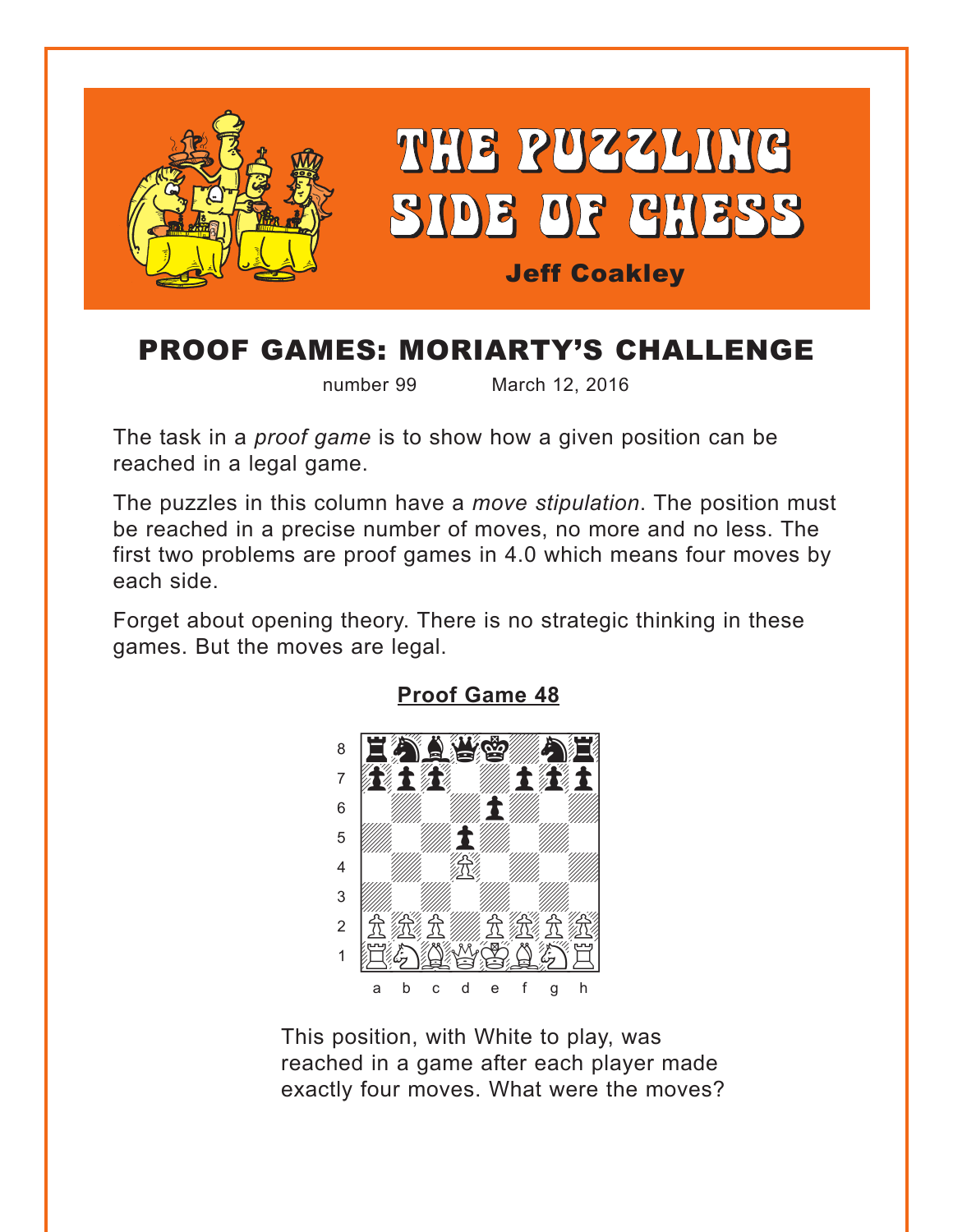<span id="page-1-0"></span>

**Proof Game 49** 



This position was reached after Black's fourth turn. What were the moves?

Before proceeding to a couple longer proof games, we have our usual synthetic diversion.

A synthetic game is similar to a proof game. But instead of finding the move sequence that leads to a given position, the task is to compose a game that ends with a particular move.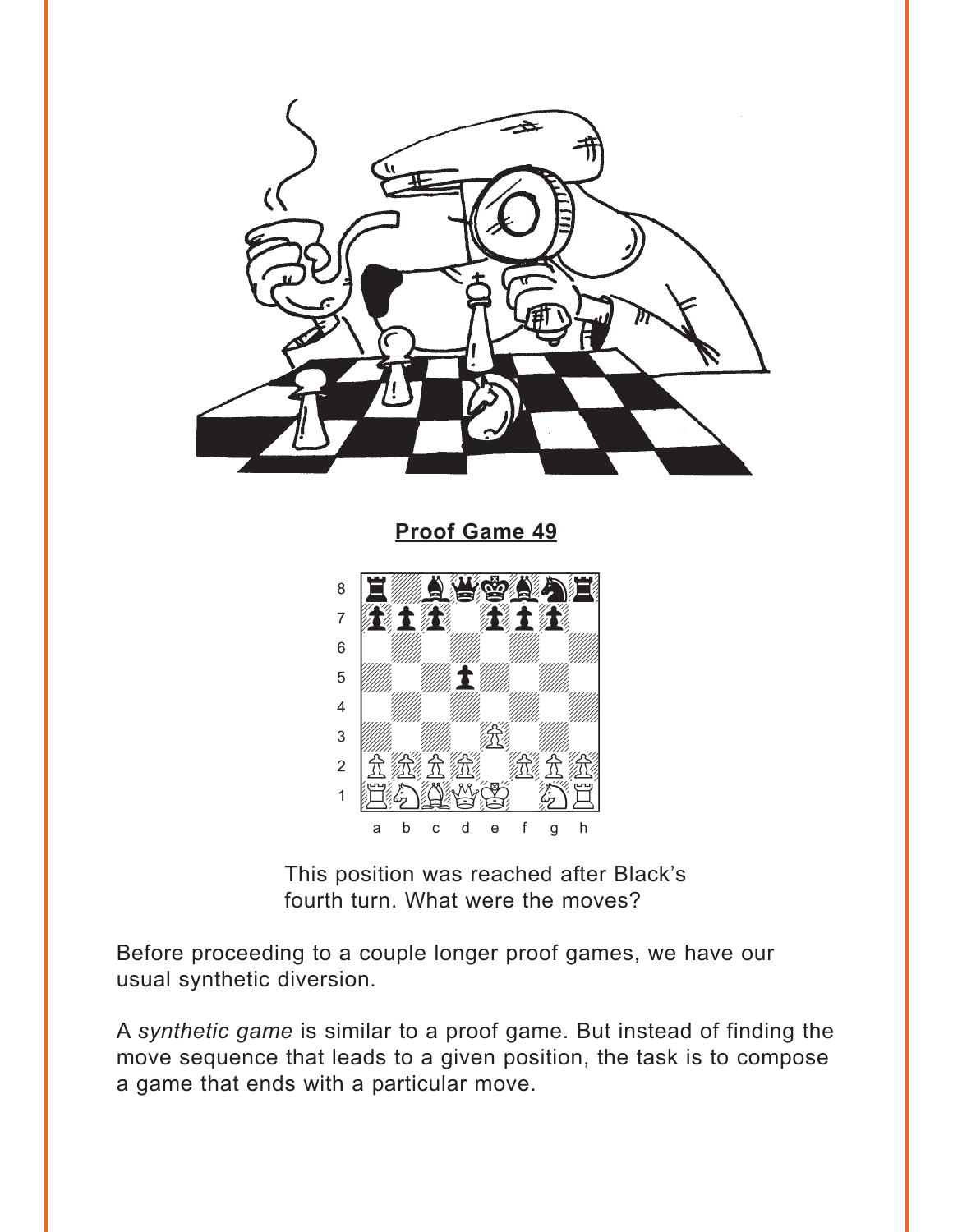#### **[Synthetic Game 17](#page-6-0)**

<span id="page-2-0"></span>

Compose a game that ends with the move **4...Bb7#**.

The next two problems are "longer proof games". On the *Puzzling Side* that means more than four moves. Obviously things get tougher with each extra step forward. Or is it a step backward?



**[Longer Proof Game 11](#page-6-0)** (5.0 moves) w\_\_\_\_\_\_\_\_w

This position was reached after Black's fifth turn. What were the moves?

Our final mystery is by special guest Ron Fenton from Yellow Springs, Ohio. Besides presenting us with a challenging investigation, he has provided a brief account of one well-known detective's interest in the case.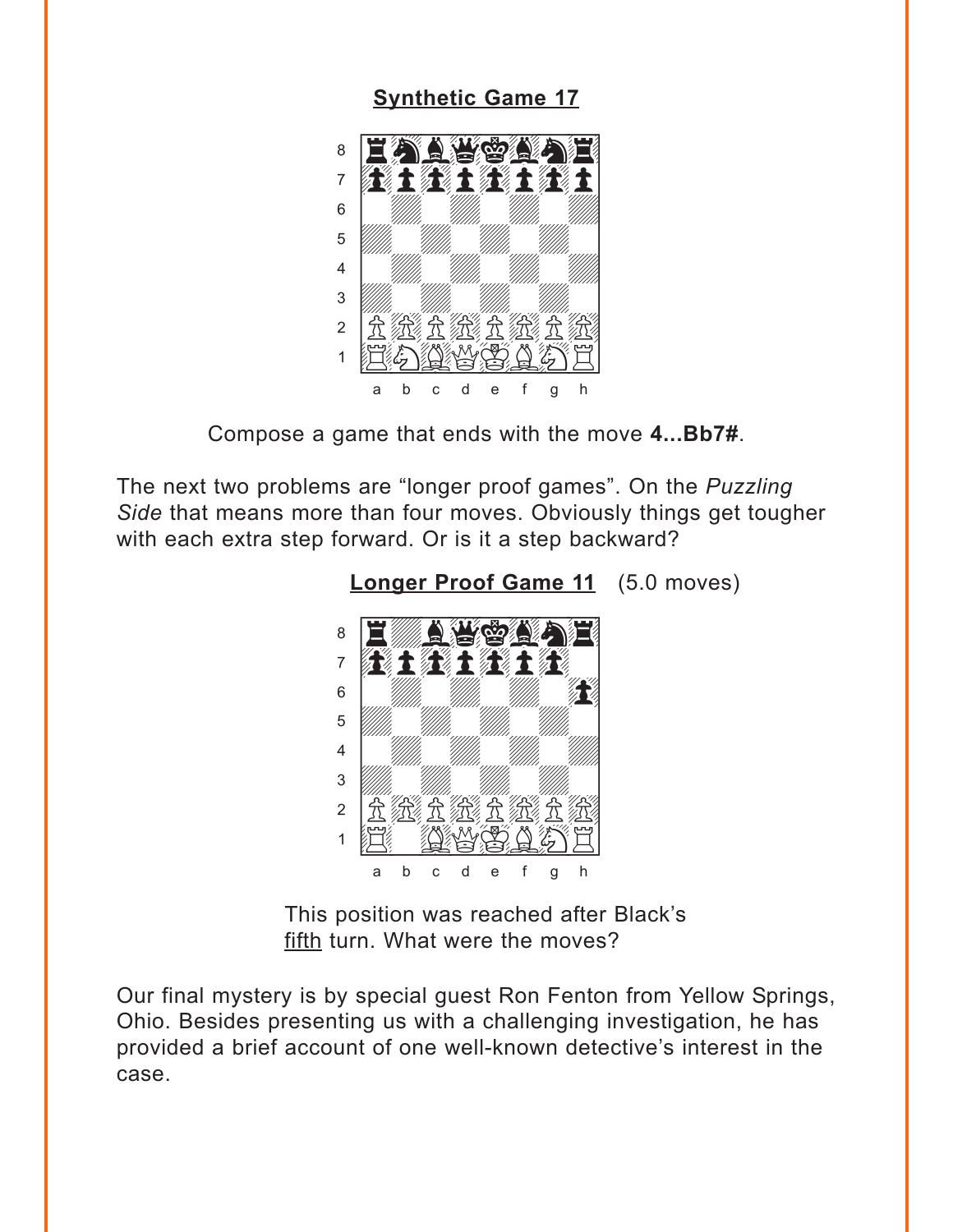

### **Moriarty's Challenge**

Watson was beside himself. Holmes had been hunched over the chessboard since 8 o'clock the previous night and smoke filled the room ...

"What's the problem?" inquired the good doctor.

Sherlock puffed at his pipe. "Moriarty."

"Not again."

"To be precise, Moriarty's game," added Holmes.

"I see, and why is Moriarty's game a problem?"

"He thinks I'll choose the wrong solution. He thinks I can't find the key."

"Wrong solution? Key? I thought it was a game. How can a game be a problem with a key?"

"Elementary, my dear Watson. Moriarty has challenged me to deduce the nine moves of a chess game that he played, against himself. And all I have to work with is the final placement of the pieces. The problem is, there are dozens of ways to reach the position!"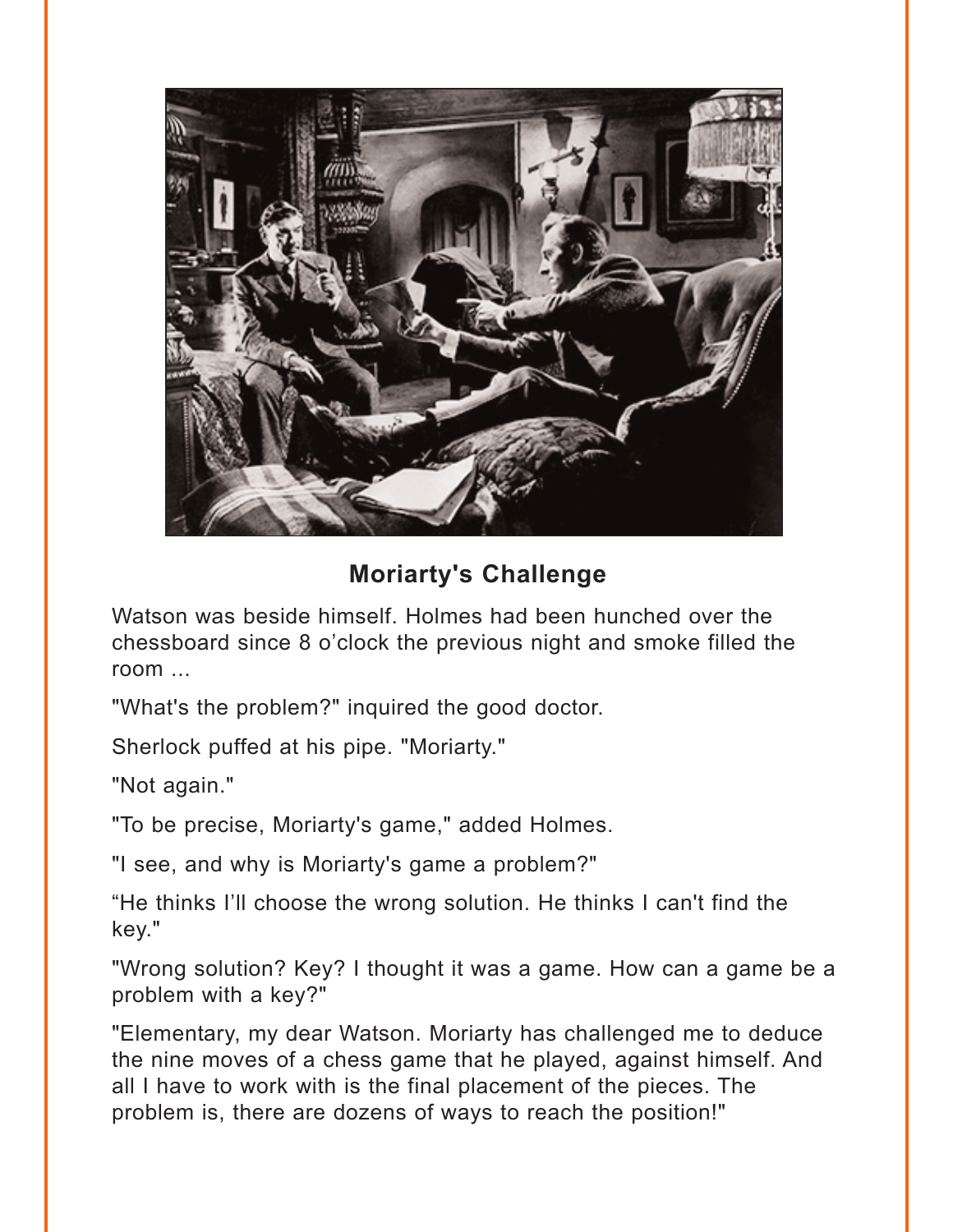<span id="page-4-0"></span>"Not much of a problem," Watson muttered under his breath, adding at the end of another long pause, "Well, I have boots to polish."

"Got it!" exclaimed the world's pre-eminent consulting detective.

"Got it? Got what?"

"The key! After playing Moriarty's games over in my mind, the key could not be more obvious. He invariably opens with a knight!"

"And how exactly does that observation qualify as a key?"

"It doesn't, my dear Doctor Watson. But there is only one solution when White begins with a pawn!"



 $(9.0$  moves) **Proof Game** 

Given that Moriarty opened this 9-move game by advancing a pawn, what were the moves?

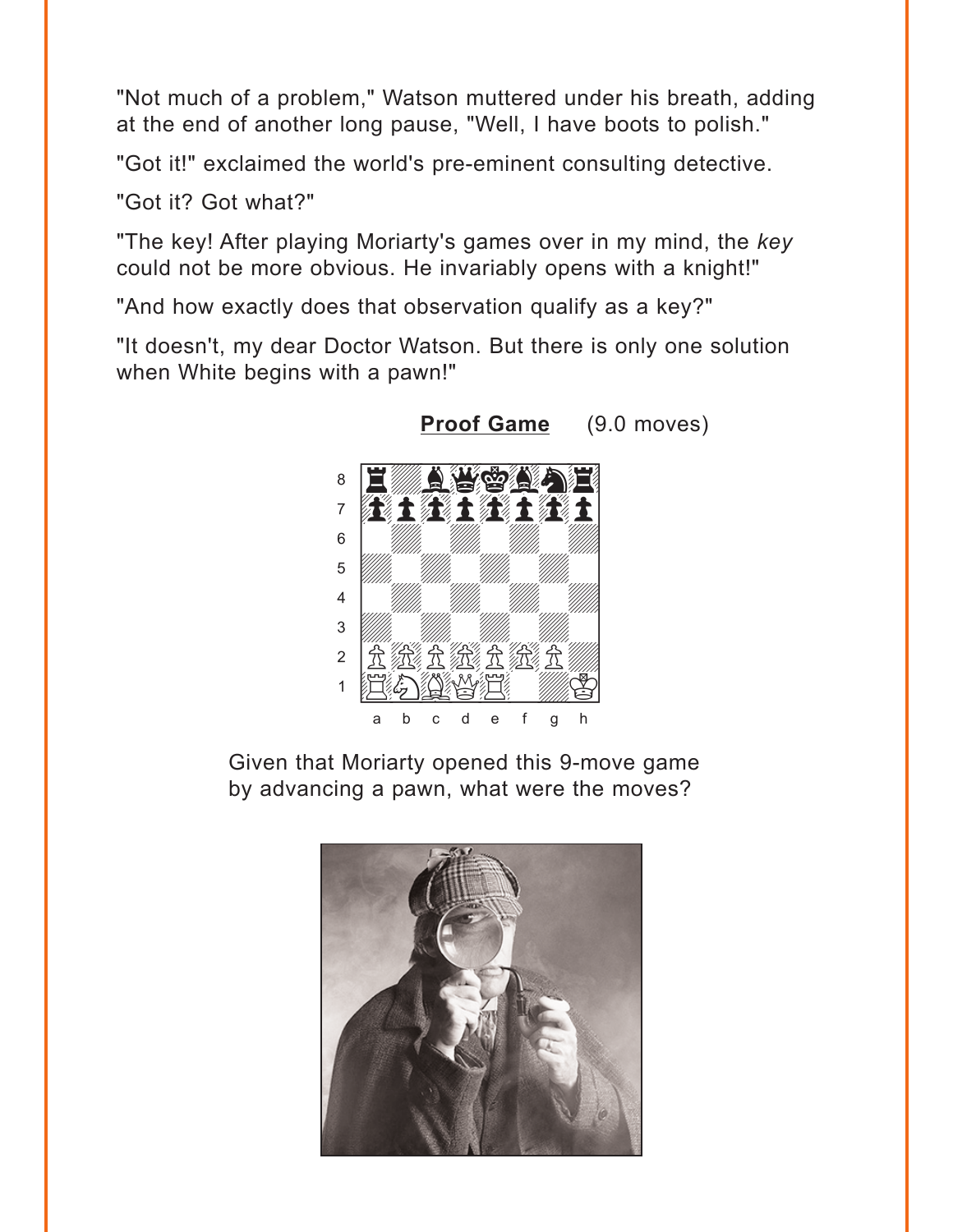## <span id="page-5-0"></span>**SOLUTIONS**

Except for the final proof game, all problems by J. Coakley, *Puzzling Side of Chess* (2016).

*PDF hyperlinks*. You can advance to the solution of any puzzle by clicking on the underlined title above the diagram. To return to the puzzle, click on the title above the solution diagram.



**[Proof Game 48](#page-0-0)**

1.d3 e6 2.d4 Ba3 3.Nxa3 d6 4.Nb1 d5

A strange gambit. *Switchback* on b1 plus *tempo moves* by two pawns.



**[Proof Game 49](#page-1-0)**

1.e3 d5 2.Bd3 Nd7 3.Bxh7 Ndf6 4.Bxg8 Nxg8

The *impostor* knight on g8 helps conceal the fate of the missing white bishop.

This problem is very similar to *proof game 23* in column 38.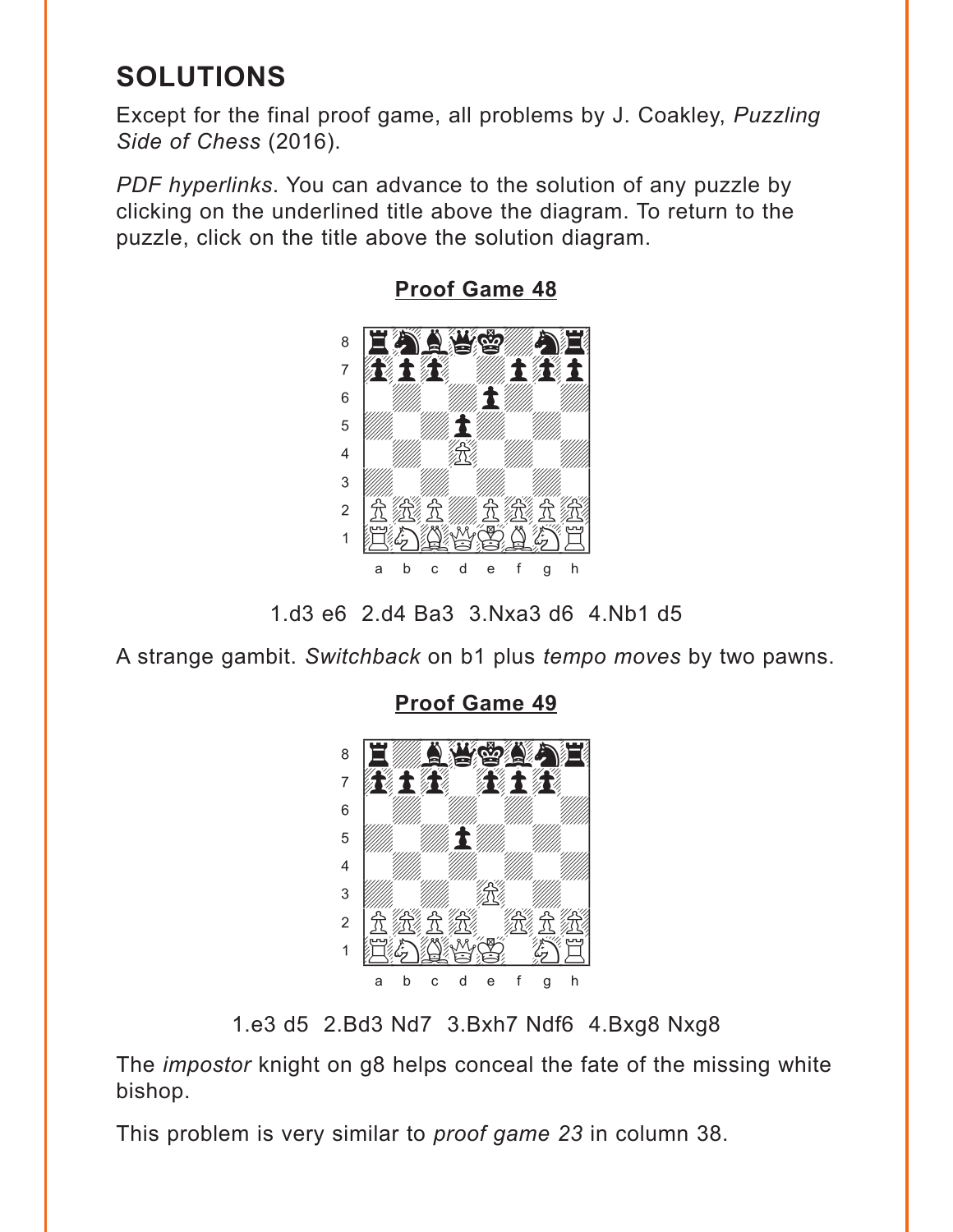### **[Synthetic Game 17](#page-2-0)**

<span id="page-6-0"></span>

1.d3 e5 2.Kd2 b6 3.Ke3 Qg5+ 4.Ke4 **Bb7#**

The solution is not unique. Black's first two moves can be switched and ...b5 can be played instead of ...b6.



**[Longer Proof Game 11](#page-2-0)** (5.0 moves)

1.Na3 Nc6 2.Nc4 Ne5 3.Nxe5 h6 4.Ng6 Rh7 5.Nh8 Rxh8

A switchback by the black rook, making a capture on its original square. The *Orbán effect*, named after Hungarian composer Tibor Orbán (1956-1981). See column 3.